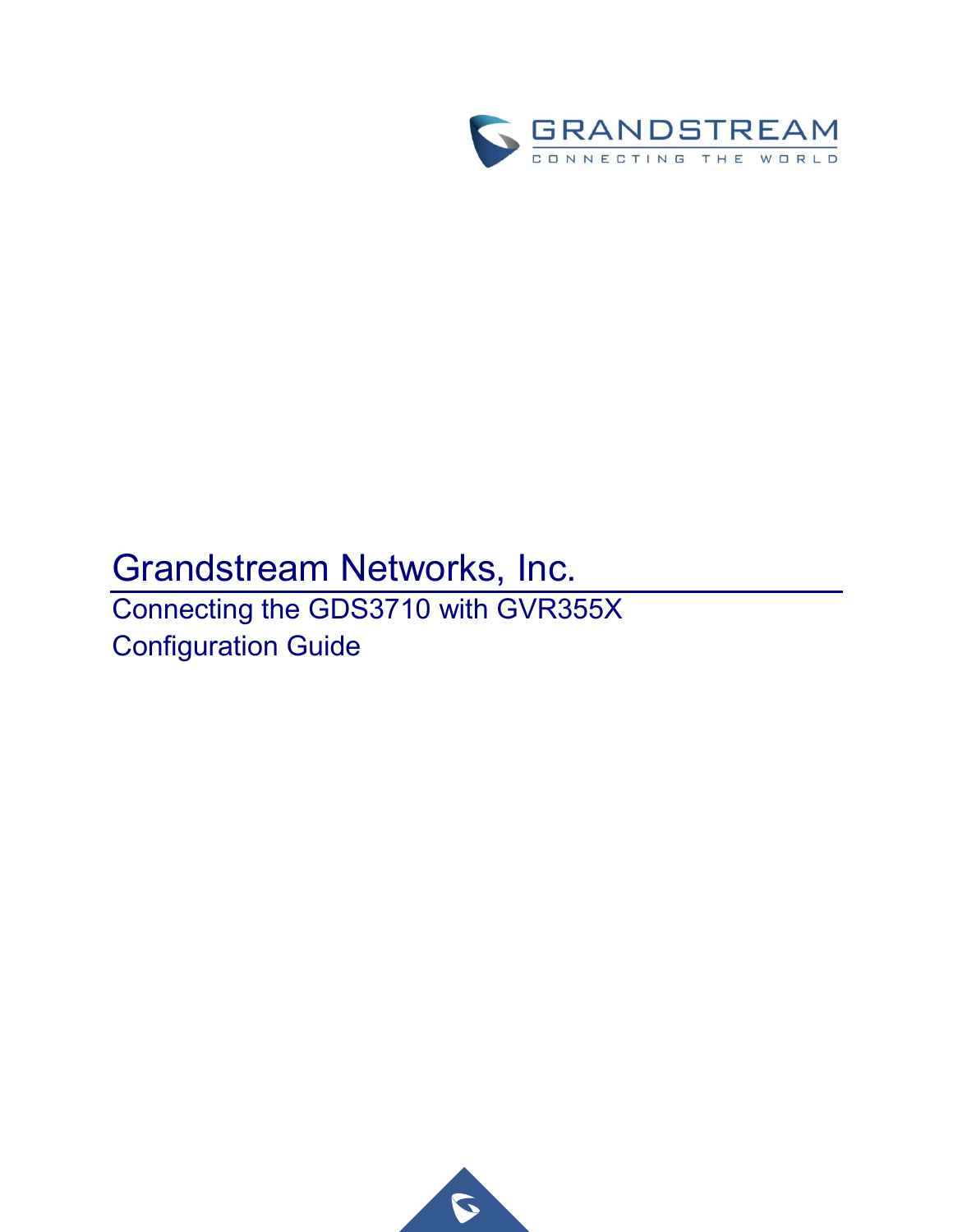

# **Table of Contents**

## **Table of Figures**

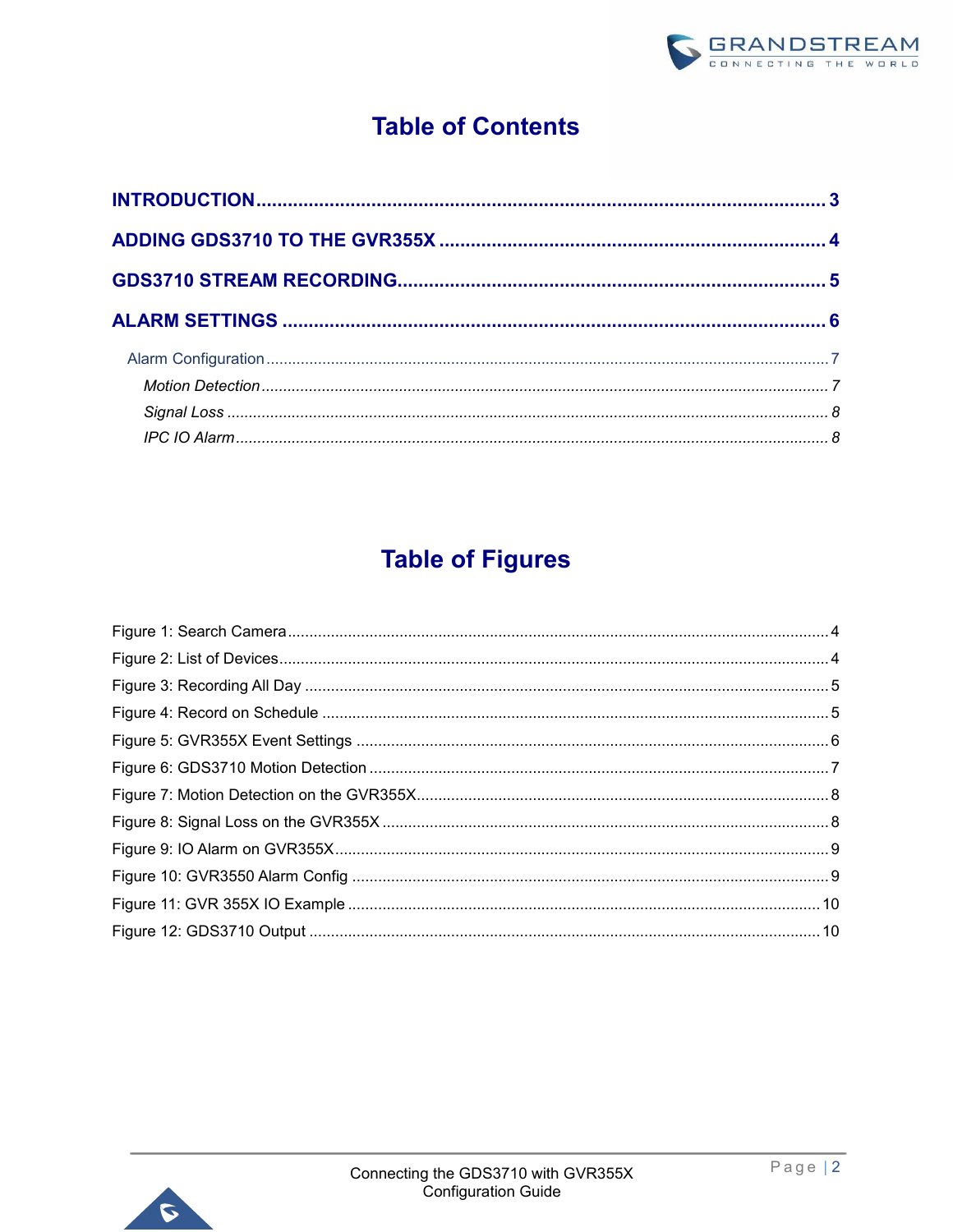

### <span id="page-2-0"></span>**INTRODUCTION**

GDS3710 HD IP Video Door System is a hemispheric IP video door phone and a high-definition IP surveillance. GDS3710 is ideal for monitoring from wall to wall without blind spots. Powered by an advanced Image Sensor Processor (ISP) and state of the art image algorithms, it delivers exceptional performance in all lighting conditions. It contains integrated PoE, LEDs, HD loudspeaker, RFID card reader, motion detector, lighting control switch, Alarm Input/output and more.

The GDS3710 IP video door system features industry-leading SIP/VoIP for 2-way audio and video streaming to smart phones and SIP phones, allowing to receive calls from GDS3710 on associated SIP phones when doorbell is pressed, opening door from the SIP phone, initiate calls from the phone to GDS3710 and get real time audio/video stream.

Many GDS3710 can be connected to the GVR355X in order to use the recording feature allowed by the GVR355X or use settings, such as motion detection, I/O alarm to trigger different actions.

This guide describes needed configuration on the GVR355X to connect multiple GDS3710 and use GVR355X features.

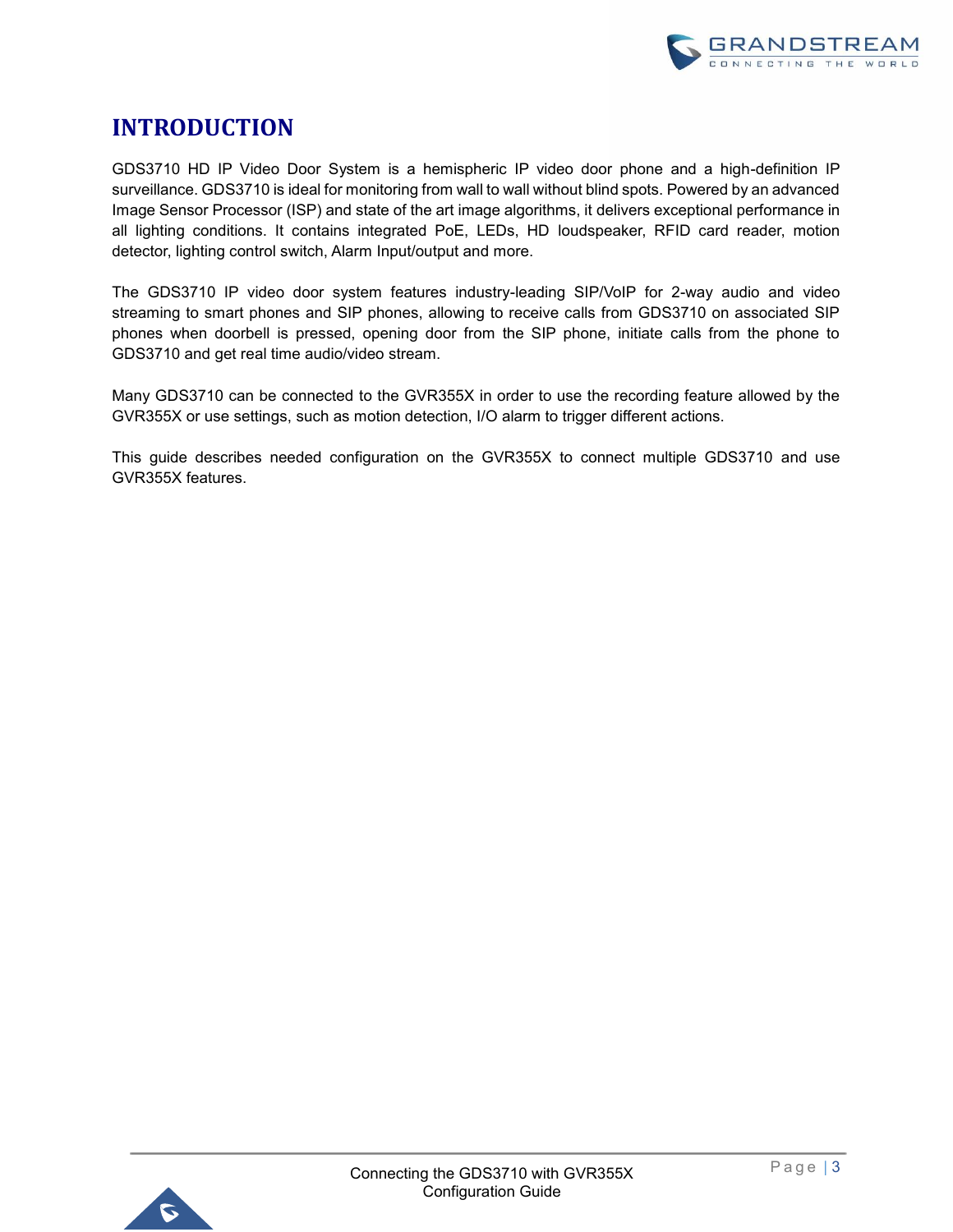### <span id="page-3-0"></span>**ADDING GDS3710 TO THE GVR355X**

To add a GDS3710 to the GVR355x, please refer to following steps:

- 1. Add the GDS3710 to the GVR list by accessing the GVR webGUI under "**Settings > Camera Management > Search & Config**".
- 2. Click on **Search Camera** and the following window will popup. Search Camera  $\overline{\mathsf{x}}$ No. **IP Address** Port Device Model Protocol **Status**  $\overline{1}$ 192.168.5.31 80 GXV3610 FHD **GRANDSTREAM** Pending  $\Box$  $\overline{2}$ GDS3710 192.168.5.125 8443 **ONVIF** Added  $\overline{\mathsf{v}}$ 3 192.168.5.13 8443 GDS3710 **ONVIF** Pending Add Cancel

#### **Figure 1: Search Camera**

<span id="page-3-1"></span>3. Select the GDS and then click on "Add", the status of the GDS3710 will change from "Pending" to "Added".

The list of added devices will be displayed on the webGUI as shown on the figure below:

| I Camera | <b>Edit</b> | <b>Delete</b> | <b>Status</b> | <b>IP Address</b> | Port | Device Model | <b>MAC</b>                    | Protocol     |
|----------|-------------|---------------|---------------|-------------------|------|--------------|-------------------------------|--------------|
|          | ø           | 面             | €             | 192.168.5.125     | 8443 | GDS3710      | 00:0B:82:6F:92:55             | <b>ONVIF</b> |
|          | o           | 亩             |               | 192.168.5.13      | 8443 |              |                               | <b>ONVIF</b> |
|          | o           | 面             |               | 192.168.5.31      | 80   | GXV3610 FHD  | 00:0B:82:6D:9B:52 GRANDSTREAM |              |

#### **Figure 2: List of Devices**

<span id="page-3-2"></span>4. Click on  $\bullet$  to edit the GDS3710 information including the Username and Password, then click on "Save".

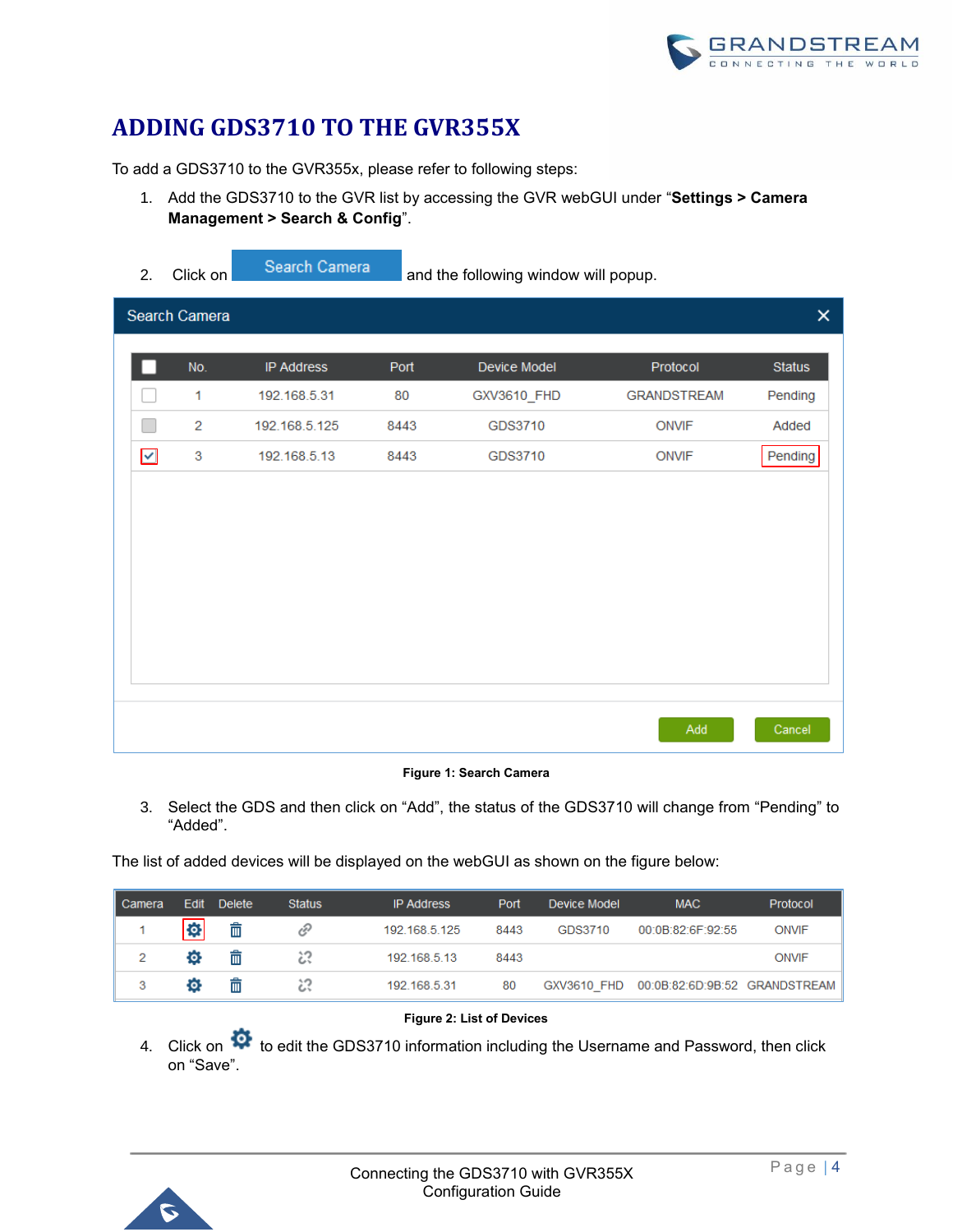

### <span id="page-4-0"></span>**GDS3710 STREAM RECORDING**

The GVR355X allows to add up to 24 cameras, users can set recording settings after adding the GDS, from the GVR355X webGUI under "**Settings > Camera Management > Record Mode Config**", click on the camera number then select the suitable type of recording as shown on the figure below:

| <b>Record Mode Settings</b>                                              |               |
|--------------------------------------------------------------------------|---------------|
| Please set record mode:<br><b>Disable</b><br><b>(i)</b> (o) All Day<br>⊕ | Schedule<br>⊕ |
| Schedule:<br>Ð<br>All Day                                                |               |
| Save                                                                     | Cancel        |

**Figure 3: Recording All Day**

<span id="page-4-1"></span>Users could choose recording "All Day" as shown above, or set a Schedule on when to start recording as shown below.

|         | <b>Add New Schedule</b> |                                  | × |
|---------|-------------------------|----------------------------------|---|
| ⊕       | Schedule Name:          | Schedule                         |   |
| ⊕       | Enable Holiday Mode:    | <b>Disable</b><br>▼              |   |
| ⊕       | Enable All-day Record:  |                                  |   |
| Sun     | Period 1:08             | Θ<br>$\cdot 00$<br>$-11$<br>: 00 |   |
| Mon     | Period 2: 13            | $\cdot 00 - 17$<br>: 00<br>⊕     |   |
| Tue     |                         |                                  |   |
| Wed     |                         |                                  |   |
| Thu     |                         |                                  |   |
| Fri     |                         |                                  |   |
| Sat     |                         |                                  |   |
| Holiday |                         |                                  |   |
|         | Copy                    |                                  |   |
|         |                         | Cancel<br>Save                   |   |

**Figure 4: Record on Schedule**

<span id="page-4-2"></span>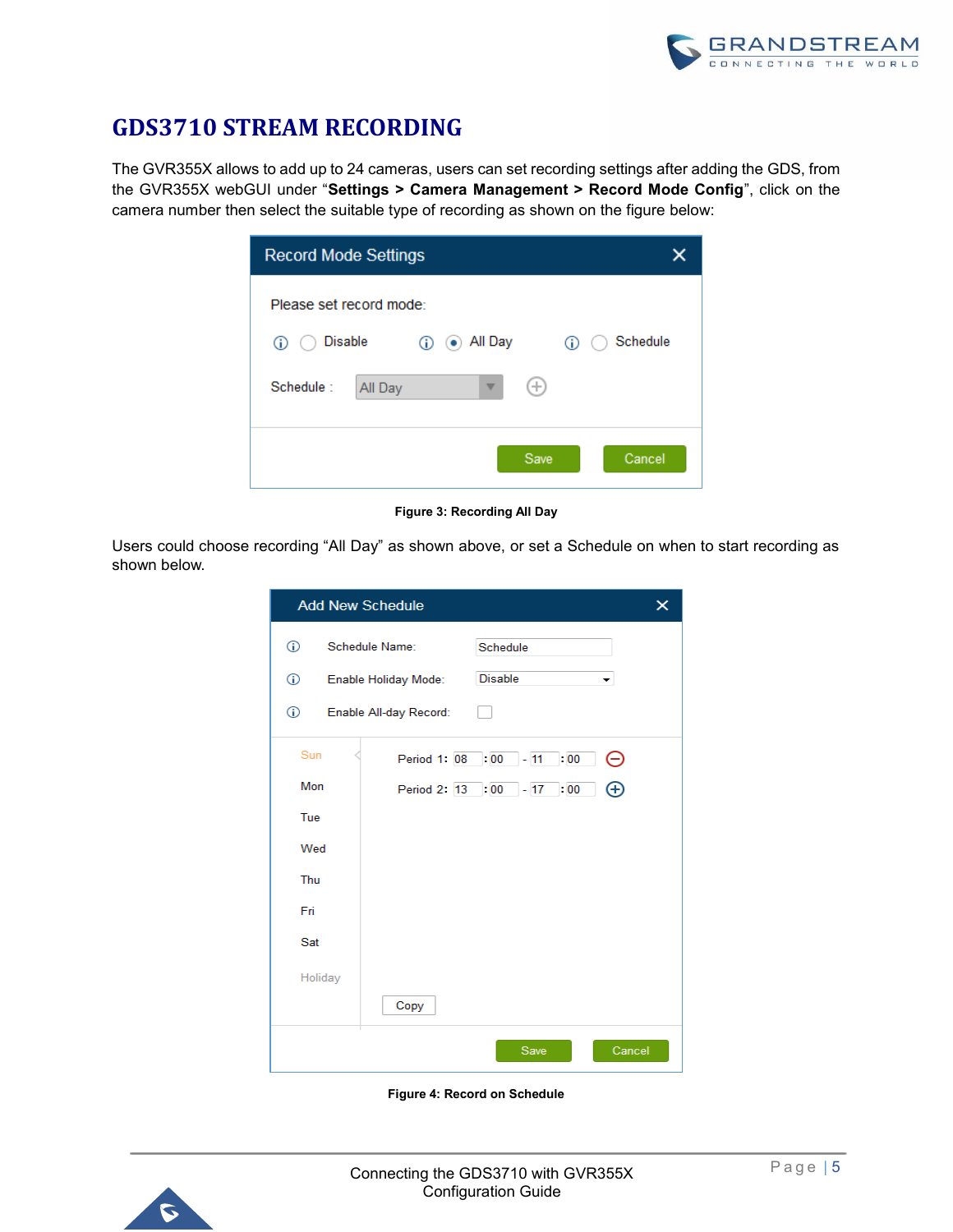

### <span id="page-5-0"></span>**ALARM SETTINGS**

Users can set different alarm types to each one of the GDSs connected to GVR355X. This can be done from the GVR webGUI under "**Settings > Camera Management > Camera Event Settings**".

| Camera:<br>⊕                          | 192.168.5.125<br>GDS3710<br>1<br>$\overline{\mathbf{v}}$                                                                                                 |
|---------------------------------------|----------------------------------------------------------------------------------------------------------------------------------------------------------|
| Event Type:<br>$\odot$                | Alarm Enable:<br><b>Motion Detection</b><br>⊕<br>$\blacktriangledown$                                                                                    |
| Alarm Schedule:<br>⊕                  | $\oplus$<br>PTZ Linkage Config<br>All Day<br><b>Region Config</b><br>$\blacktriangledown$                                                                |
| <b>Alarm Action:</b><br>⊕             | <b>Screen Prompt</b><br>Beep<br><b>HDMI Alarm</b><br>Save screenshot                                                                                     |
| Send Email:<br>$\bigcirc$             | 1. Not Configured<br>2. Not Configured<br>3. Not Configured                                                                                              |
|                                       | Send screenshot with email                                                                                                                               |
| Recording Camera:<br>$\bigcirc$       | $\overline{\phantom{a}}$ 3<br>15<br>$\overline{2}$<br>6<br>Γ 8<br>$\Box$ 4<br>$\Box$ 7<br>$\blacksquare$ 1<br>n.                                         |
|                                       | $\blacksquare$ 9<br>$\Box$ 13<br>$\Box$ 10<br>12<br> 14<br>15<br>16<br>$\Box$ 11<br>H<br>l.<br>L.<br>21<br>20<br>22<br>23<br>$\Box$ 24<br>17<br>18<br>19 |
| Recording Duration (s): 60<br>$\odot$ |                                                                                                                                                          |
| Alarm Output:<br>$\odot$              | $\overline{2}$<br>$\Box$ 1                                                                                                                               |
| Alarm Duration (s):<br>$\odot$        | 5                                                                                                                                                        |
| Copy to Other Camera                  | 凹                                                                                                                                                        |



<span id="page-5-1"></span>

| <b>Parameter</b>          | <b>Description</b>                                                                                                                                                                                                                                                                                                                  |
|---------------------------|-------------------------------------------------------------------------------------------------------------------------------------------------------------------------------------------------------------------------------------------------------------------------------------------------------------------------------------|
| Camera                    | Select GDS3710 connected.                                                                                                                                                                                                                                                                                                           |
| <b>Event Type</b>         | Select the type of event that will trigger the desired action.<br>Motion Detection, Signal loss, IPC IO Alarm.                                                                                                                                                                                                                      |
| <b>Alarm Enable</b>       | Check to enable/disable alarm.                                                                                                                                                                                                                                                                                                      |
| <b>Alarm Schedule</b>     | Select schedule in the drop-down list.                                                                                                                                                                                                                                                                                              |
| <b>Region Config</b>      | Set detection area to IPC with Motion Detection, Missing Object Detection and<br>Foreign Object Detection function. Users could set up to 16 detection areas.<br>Move the mouse to add areas and click on X in the upper right corner of the<br>area to delete it. Double click or right click the mouse to save the area and exit. |
| <b>PTZ Linkage Config</b> | Only available to IPC with PTZ linkage function. For different IPC and camera<br>alarm event, users could set various alarm action: Screen Prompt, Beep, HDMI<br>Alarm, Send Mail, Alarm Output, Alarm Delay(s). Or copy the alarm action to<br>other cameras                                                                       |
| <b>Alarm Action</b>       | Set different alarm mode.                                                                                                                                                                                                                                                                                                           |
| <b>Screen Remind</b>      | Click to send alarm to display screen.                                                                                                                                                                                                                                                                                              |

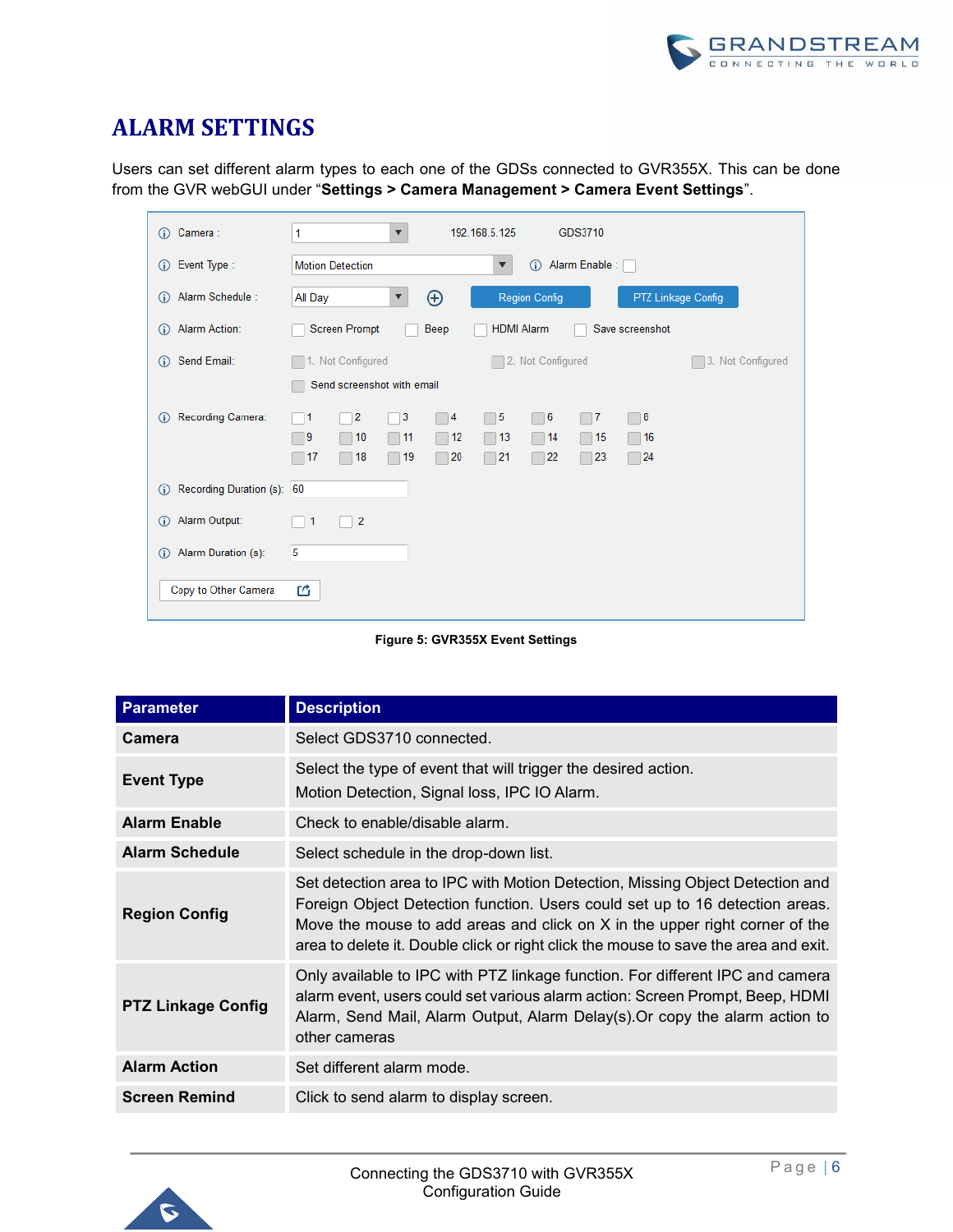

| <b>Beeping</b>                 | Click to activate beeping when alarm is triggered.                                                            |
|--------------------------------|---------------------------------------------------------------------------------------------------------------|
| <b>HDMI Alarm</b>              | Click to send alarm to GVR355X connected HDMI display device.                                                 |
| <b>Email Notification</b>      | Click to send email to configured email. Email Configuration: Settings > System<br>Settings > Email Settings. |
| <b>IP Camera</b>               | Click to select related alarm IP Cameras.                                                                     |
| <b>Record</b><br>Delay(Second) | Configure the time for alarm recording.                                                                       |
| <b>Alarm Output</b>            | Click to select Alarm Output.                                                                                 |
| <b>Alarm Delay(Second)</b>     | Configure Alarm Delay Timer. (in Second)                                                                      |
| Copy to another IPC            | Click to copy the alarm configuration to other IP cameras.                                                    |

### <span id="page-6-0"></span>**Alarm Configuration**

Tree types of alarm are available on the GVR355X:

- **Motion Detection**
- Signal Loss
- IPC IO alarm

#### <span id="page-6-1"></span>**Motion Detection**

To trigger GVR Alarms using GDS3710 Motion Detection, please follow steps below:

1. On the GDS3710 webGUI under "**Alarm Config > Alarm Events Config**" click on "Enable Motion Detection" and set a "Config Region" as well as Alarm Schedule and Action shown below.



**Figure 6: GDS3710 Motion Detection**

<span id="page-6-2"></span>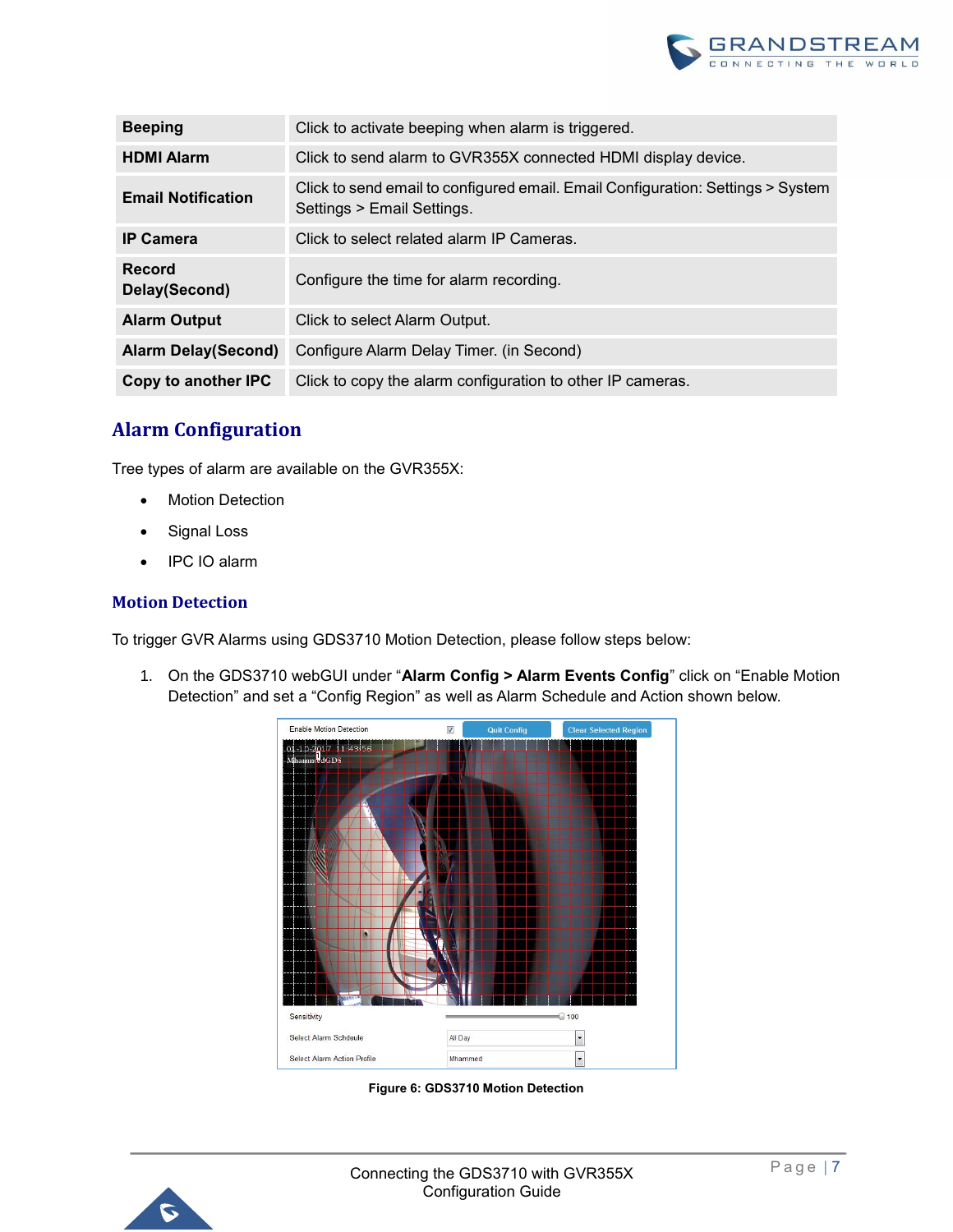

- 2. On the GVR side, under "**Settings > Camera Management > Camera Event Settings**" select the desired GDS.
- 3. Set the "Event Type" to "Motion detection".
- 4. Click on "Alarm Enable".
- 5. Select the "Alarm Action" from the available checkbox's.
- 6. Click "Save" to save and apply the new settings.

| Camera :                    | 192 168 5 125                                                               |
|-----------------------------|-----------------------------------------------------------------------------|
| G)                          | GDS3710                                                                     |
| Event Type:                 | 1 Alarm Enable : v                                                          |
| (i)                         | <b>Motion Detection</b>                                                     |
| Alarm Schedule:<br>$\omega$ | $^\circledR$<br>PTZ Linkage Config<br>All Day<br>Region Config              |
| Alarm Action:<br>$\omega$   | <b>HDMI Alarm</b><br><b>Screen Prompt</b><br>$\vee$ Beep<br>Save screenshot |

**Figure 7: Motion Detection on the GVR355X**

### <span id="page-7-2"></span><span id="page-7-0"></span>**Signal Loss**

Signal Loss alarm will be triggered when the GVR loose connection with the connected GDS. To trigger GVR Alarms using Signal Loss, please follow steps below:

- 1. On the GVR under "**Settings > Camera Management > Camera Event Settings**" select the desired GDS.
- 2. Set the "Event Type" to "Signal Loss".
- 3. Click on "Alarm Enable".
- 4. Select the "Alarm Action" from the available checkbox's.
- 5. Click "Save" to save and apply the new settings.

| Camera :<br>(i)                  | 192.168.5.125<br>GDS3710                                                        |                           |
|----------------------------------|---------------------------------------------------------------------------------|---------------------------|
| Event Type:<br>(i)               | Alarm Enable : √<br>Signal Loss<br>G)                                           |                           |
| Alarm Schedule :<br>G)           | ⊕<br>All Day<br>Region Config                                                   | <b>PTZ Linkage Config</b> |
| <b>Alarm Action:</b><br>$\omega$ | <b>HDMI Alarm</b><br><b>Screen Prompt</b><br>$\sqrt{ }$ Beep<br>Save screenshot |                           |

**Figure 8: Signal Loss on the GVR355X**

#### <span id="page-7-3"></span><span id="page-7-1"></span>**IPC IO Alarm**

The GVR355X supports IO alarms as well, it can receive input from GDS for instance or send output to it, this can be configured by following steps below:

1. On the GVR under "**Settings > Camera Management > Camera Event Settings**" select the desired GDS.

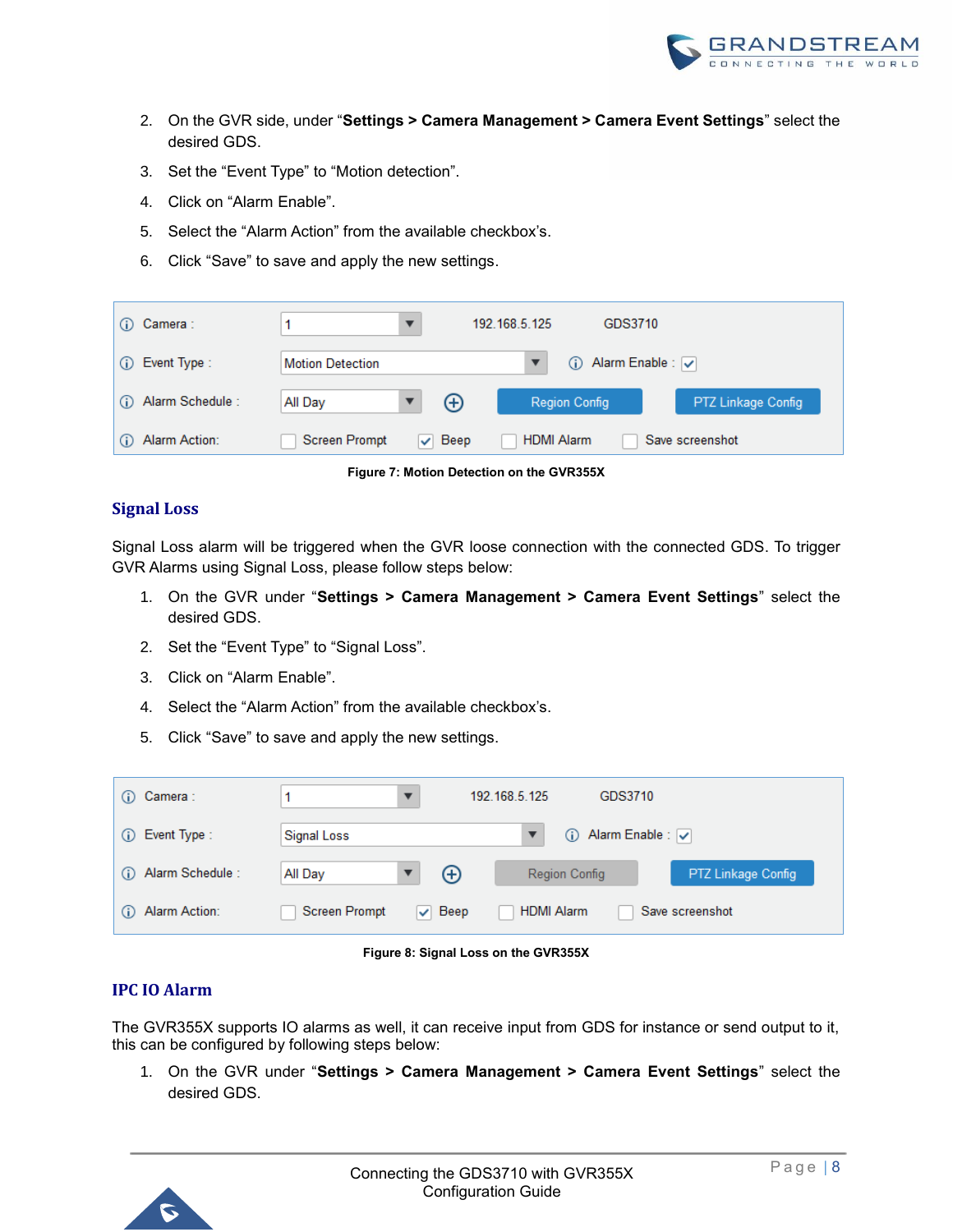

- 2. Set the "Event Type" to "IPC IO Alarm".
- 3. Click on "Alarm Enable".
- 4. Select the "Alarm Action" from the available checkbox's.
- 5. Click "Save" to save and apply the new settings.

| Camera :<br>G)             |                                              | 192.168.5.125<br>GDS3710             |
|----------------------------|----------------------------------------------|--------------------------------------|
| Event Type:<br>G)          | <b>IPC IO Alarm</b>                          | (i) Alarm Enable : v                 |
| Alarm Schedule:<br>G)      | ⊕<br>All Day                                 | PTZ Linkage Config<br>Region Config  |
| <b>Alarm Action:</b><br>G) | <b>Screen Prompt</b><br>$\triangledown$ Beep | <b>HDMI Alarm</b><br>Save screenshot |
|                            |                                              |                                      |

**Figure 9: IO Alarm on GVR355X**

<span id="page-8-0"></span>The steps above are intended to activate the GVR355X IO Alarm. To configure the alarms, following steps need to be set:

- 1. Navigate under "**Settings > Alarm Config > IO Alarm Config**".
- 2. Select the "Input Port" and "Alarm Status".
- 3. Click on "Alarm Enable" to activate the config.
- 4. On the "Port Input Alarm" section, set the "Alarm Schedule" and "Port Name".
- 5. Select the "Alarm Action".
- 6. If output signals are needed, select port 1 or 2 for "Alarm Output".
- 7. Click on "Save" to save and apply the new settings.

| Input Port:<br>⊕                       | Alarm Status:<br>Alarm Enable : v<br>Normal Open<br>⊕<br>⊕<br>1<br>$\overline{\mathbf{v}}$<br>$\blacktriangledown$                  |
|----------------------------------------|-------------------------------------------------------------------------------------------------------------------------------------|
| • Port Input Alarm                     |                                                                                                                                     |
| Alarm Schedule:<br>$\odot$             | $_{\oplus}$<br>Port Name:<br>Port1<br>All Day<br>$\omega$<br>▼                                                                      |
| <b>Alarm Action:</b><br>$\odot$        | <b>HDMI Alarm</b><br><b>Screen Prompt</b><br>Beep<br>$\checkmark$                                                                   |
| Send Email:<br>$\odot$                 | 1. Not Configured<br>2. Not Configured<br>3. Not Configured                                                                         |
| Recording Camera:<br>$\odot$           | 3<br>2<br>5<br>6<br>8<br>7<br>1<br>4<br>9<br>13<br>10<br>11<br>12<br>14<br>15<br>16<br>22<br>17<br>19<br>20<br>21<br>23<br>24<br>18 |
| Recording Duration (s): 60<br>$\omega$ |                                                                                                                                     |
| Alarm Output:<br>$\odot$               | $\vert 2 \vert$<br>$\vee$ 1                                                                                                         |
| Alarm Duration (s):<br>$\omega$        | 5                                                                                                                                   |

**Figure 10: GVR3550 Alarm Config**

<span id="page-8-1"></span>